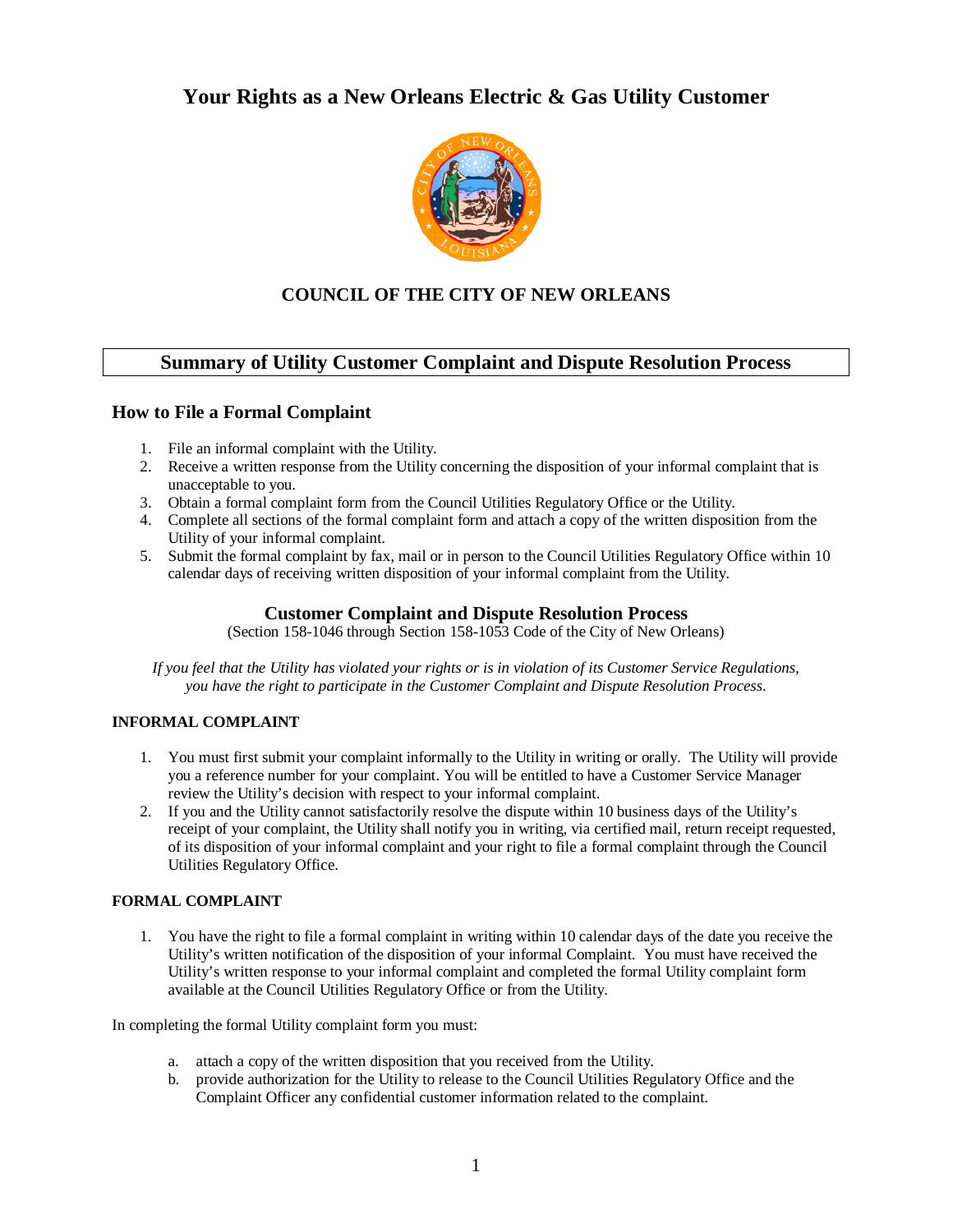- c. provide a statement of your dispute, including identification of the Customer Service Regulation(s) you believe the Utility has violated.
- d. provide your proposed solution to your complaint.
- e. provide copies and other supplemental, relevant information that you believe is relevant to your dispute.
- 2. The Council Utilities Regulatory Office will notify the Utility and a designated Complaint Officer of your formal complaint within 3 business days of the day that you file your formal complaint.
- 3. The Utility shall acknowledge in writing to the Council Utilities Regulatory Office, the Complaint Officer, and you, of its receipt of your complaint within 3 business days. The acknowledgement may also contain the Utility's response to your complaint, the reasons in its opinion why your formal complaint should be dismissed, and any reports or documentation produced by the Utility in connection with its investigation of your informal complaint.
- 4. The Complaint Officer will determine if your formal complaint is eligible for an Administrative Hearing.

#### **Your Right to Have an Administrative Hearing**

- 1. Your formal complaint, if eligible, will be heard by a Complaint Officer who will conduct and arrange for an Administrative Hearing. In addition, the Complaint Officer will make a determination as to whether the Customer Service Regulations and any of your Enumerated Rights have been violated by the Utility and will recommend an appropriate solution.
- 2. The Complaint Officer has the authority to resolve your formal Complaint through settlement on terms that are agreeable to both you and the Utility.
- 3. The Complaint Officer also has the authority to dismiss, without hearing, complaints that fail to meet the definition of a Complaint in the Customer Complaint and Dispute Resolution Process within 8 business days of the Notice of Formal Complaint issued by the Council Utilities Regulatory Office.
- 4. Taking into account any unique or special circumstances of your ability to attend on a proposed date, an Administrative Hearing for your formal complaint will be heard within 20 business days of the issuance of the Notice of Formal Complaint by the Council Utilities Regulatory Office, but in no event later than 30 business days. The Complaint Officer will provide written notice of the hearing date to you and the Utility 5 business days prior to the hearing date. Hearings will be held during regular business hours of 9:00 a.m. to 5:00 p.m., Monday through Friday, at a location in the City of New Orleans and normally will not exceed 1½ hours in duration.
- 5. Failure to attend a hearing may be a basis for the dismissal of your complaint, or, with respect to the Utility, a finding in your favor.
- **6. You are not entitled to an Administrative Hearing if:**
	- a. you did not initiate a complaint that follows the informal complaint process on or before the 90th day after you knew or should have known about the subject of the dispute;
	- b. you did not file a formal complaint requesting an administrative hearing;
	- c. you are disputing:
		- the terms or denial of a deferred payment agreement voluntarily offered by the Utility;<br>- vour financial ability to pay for utility services provided by the Utility:
		- your financial ability to pay for utility services provided by the Utility;
		- a Council-approved rate schedule, Fuel Adjustment Clause, or Purchased Gas Adjustment Clause;
		- unlawful use of service, damage to Utility equipment, unauthorized sale of utility service, or violation of law;
		- the right of the Utility to collect for undercharged costs or charges assessed for unlawful use of service, or damage to Utility equipment;
		- your complaint involves utility consumption and, as part of the informal complaint process, your meter has been tested and found accurate, or you have refused a meter test on the basis that you may be required to bear the cost of the test if the meter is found accurate;
		- denial or discontinuance of Utility service based on a danger to public health and safety;
		- a matter subject to a court decision;
		- the application or amount of a security deposit;
	- d. you have a claim for property damage or loss due to an adverse action of the Utility. Such claim is to be considered by a separate process as provided for in Section 50 of the Service Regulations.
- 7. Within 15 calendar days after the hearing, the Complaint Officer shall issue written findings indicating whether there has been a violation of Rights or Regulations, the basis, proposed remedy, or terms of any settlement reached prior or during the hearing.